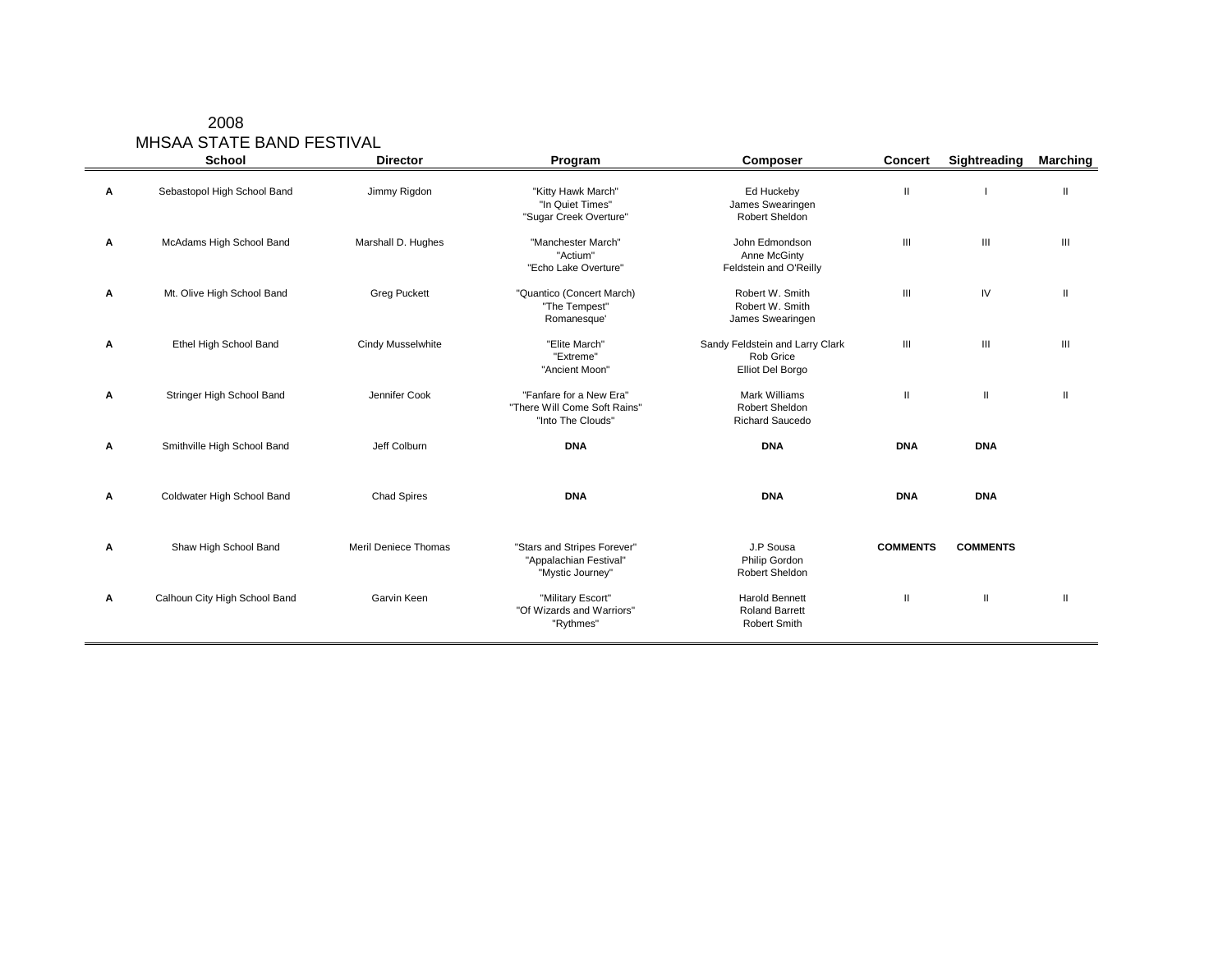| AA | Ackerman High School Band   | Harold W. Boler         | "Allied Honor"<br>"When the Stars Begin to Fall"<br>"Blue Ridge Saga"               | Karl King<br>Fred J. Allen<br>James Swearingen                                 | $\mathbf{H}$   | $\mathbf{H}$  | Ш                                  |
|----|-----------------------------|-------------------------|-------------------------------------------------------------------------------------|--------------------------------------------------------------------------------|----------------|---------------|------------------------------------|
| ΑА | Belmont High School Band    | Ronny Griffin           | "At Sight"<br>"Abington Ridge Overture"<br>"Starscapes"                             | arr. Larry Clark<br>Ed Huckleby<br><b>Brian Balmages</b>                       | $\mathbf{H}$   | $\mathbf{H}$  | Ш                                  |
| АΑ | Bruce High School Band      | Keith Morgan            | "Above the World"<br>"There Will Come Soft Rain"<br>"Rythmos"                       | Rob Grice<br>Robert Sheldon<br>Robert W. Smith                                 | $\mathbf{I}$   | $\mathbf{II}$ | Ш                                  |
| АΑ | Clarkdale High School Band  | Angela Lollis           | "Newcastle March"<br>"Song without Words"<br>"Joy"                                  | Johnnie Vinson<br><b>Michael Story</b><br>Frank Ticheli                        | Ш              | Ш             | Ш                                  |
| АΑ | Enterprise High School Band | Matt Walker             | "St. Petersburg March"<br>"Moscow 1941"<br>"Where the Sun Breaks Through the Mist"  | Johnnie Vinson<br><b>Brian Balmadges</b><br><b>Michael Sweeney</b>             | $\mathbf{H}$   | $\mathbf{I}$  | Ш                                  |
| АΑ | Eupora High School Band     | <b>Chad Hawkins</b>     | "A Slavic Farewell"<br>"Old Scottish Melody"<br>"Festivo"                           | Vasilij Agapkin/ed. John Bourgeois<br>arr. Charles A. Wiley<br>Vaclav Nelhybel |                | п             | $\mathbf{I}$                       |
| АΑ | Forest High School Band     | Ed Girling/Lindsey Bobo | "Conquista"<br>"Celtic Air and Dance"<br>"Carpathia"                                | David Shaffer<br><b>Michael Sweeney</b><br><b>William Owens</b>                | ı              |               | Τ.                                 |
| АΑ | Lake High School Band       | <b>Mark Davis</b>       | "Success"<br>"Sea Song Trilogy"<br>"Zeal"                                           | Bennett/Clark<br>Anne McGinty<br>Rob Grice                                     | $\mathbf{II}$  |               | Ш                                  |
| АΑ | Lewisburg High School Band  | Mel Morse               | "Circus Days"<br>"They Led My Lord Away"<br>"Ride"                                  | Karl King<br>arr. Fred J. Allen<br>Samuel Hazo                                 |                |               | $\overline{1}$                     |
| AA | Loyd Star High School Band  | <b>Jeff Sorey</b>       | "March Zuma"<br>"Imperium"<br>"Carpathia"                                           | John O'Reilly<br><b>Michael Sweeney</b><br><b>William Owens</b>                | $\mathbf{H}$   | Ш             | Ш                                  |
| AA | Lumberton High School Band  | Valerie Saundry         | "Castlewood March"<br>"There will Come Soft Rains"<br>"Carpathia"                   | Ralph and Jack Hale<br>Robert Sheldon<br>William Owens                         | IV             | Ш             | $\ensuremath{\mathsf{III}}\xspace$ |
| АΑ | Mantachie High School Band  | Andrew Fox, Jr.         | "The Regiment's Return"<br>"Sea of Tranquility"<br>"Eternal Father, Strong to Save" | Ronald Knoener<br>David Shaffer<br>John Edmondson                              | $\mathbf{H}$   | $\mathbf{I}$  | Ш                                  |
| АΑ | Mize High School Band       | Wade Bouchard           | "Voygour March"<br>"Dorian Rhapsody"<br>"Abington Ridge Overture"                   | <b>Frank Halferty</b><br>Elliot Del Borgo<br>Ed Huckeby                        | Ш              | $\mathbf{H}$  | Ш                                  |
| ΑА | Newton High School Band     | <b>Stacy Sanders</b>    | "Vikings Victorious"<br>"American Folk Festival"<br>"Lost Creek Adventure"          | Chris Sharp<br>arr. Anne McGinty<br>Ed Huckeby                                 | $\mathbf{III}$ | Ш             | $\ensuremath{\mathsf{III}}\xspace$ |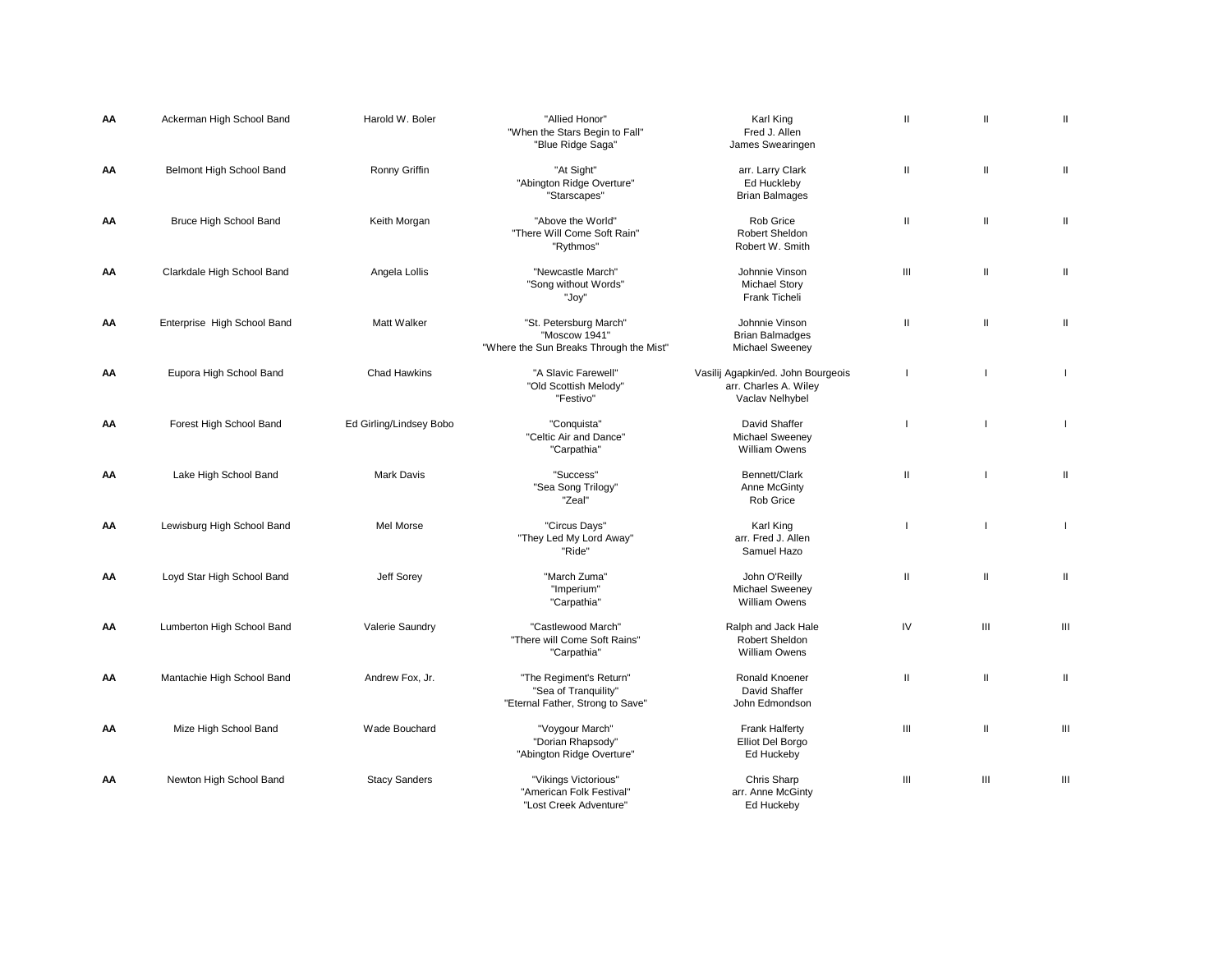| AA | North Forrest High School Band | <b>Todd Simpson</b>            | "Cedar Valley"<br>"A Childhood Hymn"<br>"Rites of Tamburo"                | Hodges<br>David Holsinger<br>Robert W. Smith               | III          | $\mathbf{H}$ |              |
|----|--------------------------------|--------------------------------|---------------------------------------------------------------------------|------------------------------------------------------------|--------------|--------------|--------------|
| AA | Philadelphia High School Band  | Thomas Henry/<br>Jill Shumaker | "La Fiesta Brava"<br>"Rhythmos"<br>"An American Portrait"                 | John Edmondson<br>Robert W. Smith<br>James Swearingen      |              |              |              |
| AA | Richton High School Band       | Michael R. Kebodeaux           | "Blazen"<br>"Beyond the Seven Hills"<br>"Abington Ridge Overture"         | James Curnow<br>Michael Sweeny<br>Ed Huckeby               | III          | III          | $\mathbf{I}$ |
| AA | St. Andrews High School Band   | Dennis Cranford                | "El Capitan<br>"Sabbath Set Mymt. II<br>Mars                              | Sousa/Balent<br>Dennis Cranford<br>Holst/Balent            | $\mathbf{H}$ |              |              |
| AA | Senatobia High School Band     | Jeff West                      | "Yellowstone Trail"<br>"In Heaven's Air"<br>"The Gathering of the Yeomen" | Karl King<br>Samuel Hazo<br>Robert W. Smith                |              |              |              |
| AA | Seminary High School Band      | Debra Martin                   | "Lexington March"<br>"A Song of Hope"<br>"Two British Folksongs"          | John Edmondson<br>James Swearingen<br>Elliot Del Borgo     | $\mathbf{H}$ | $\mathbf{I}$ | Ш            |
| AA | Scott Central High School Band | Mark Hudson                    | "Pinnacle"<br>"A Child Hymn"<br>"Stone Mountain Fantasy"                  | Rob Grice<br>David Holsinger<br>Ed Huckeby                 | $\mathbf{H}$ | Ш            |              |
| AA | Taylorsville High School Band  | Suzi Phillips                  | "Peacemaker"<br>"Be Thou My Vision"<br>"There Will Come Soft Rains"       | Karl King/arr. Swearingen<br>Larry Clark<br>Robert Sheldon | $\mathbf{H}$ | III          | $\mathbf{H}$ |
| AA | Union High School Band         | Adam De Venney                 | "Genius"<br>"In the Shining of the Stars"<br>"Fire Dance"                 | <b>Harold Bennett</b><br>Robert Sheldon<br>David Shaffer   | $\mathbf{H}$ |              |              |
| АΑ | Wesson High School Band        | Randy Loftin                   | "Little Champ"<br>"Starwatcher"<br>"Pinnacle"                             | <b>Ted Mesong</b><br>Ed Huckeby<br>Rob Grice               |              |              |              |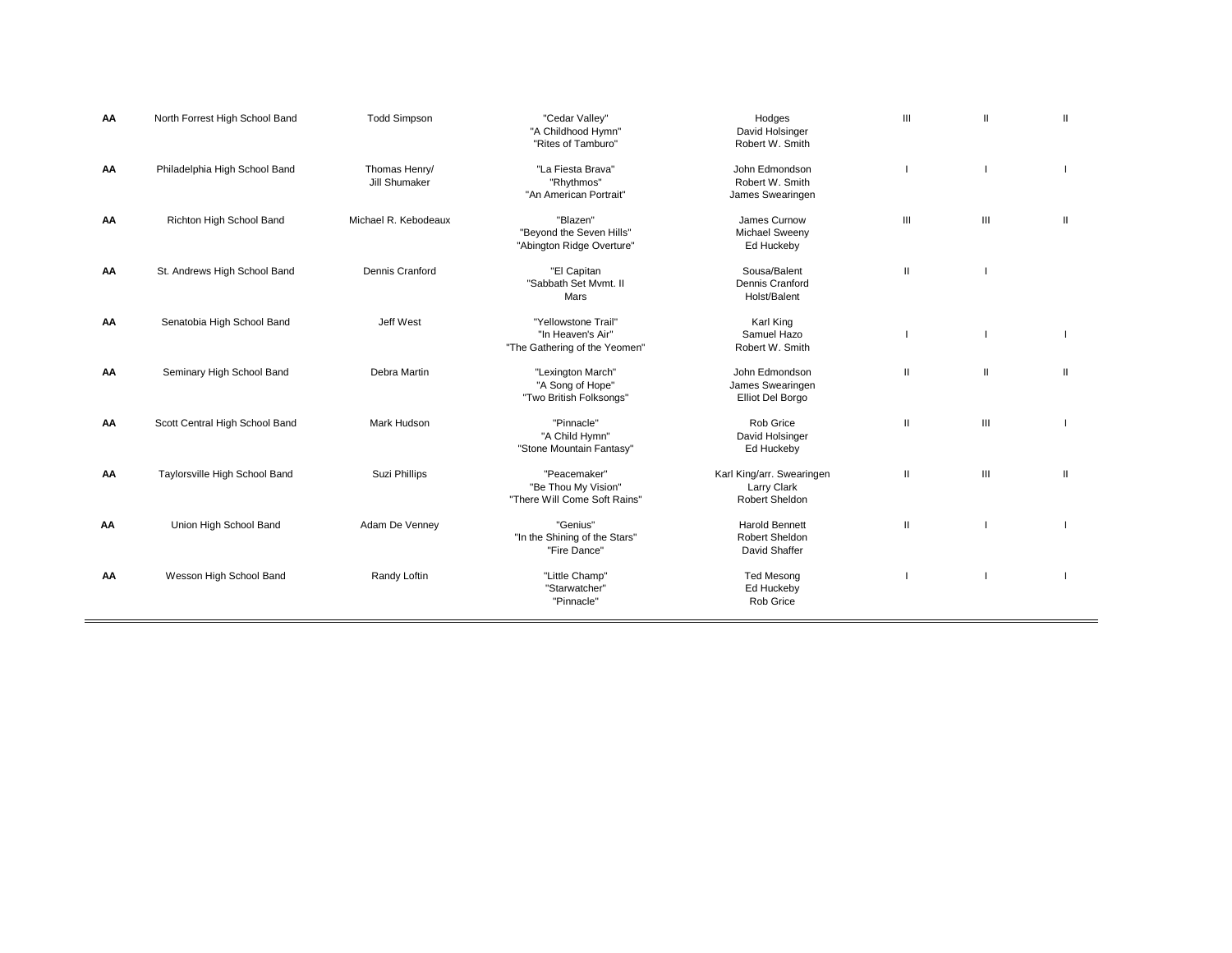| AAA-II        | Aberdeen High School Band II       | Kenneth Clay           | "Newcastle March"<br>"Sparks"<br>"There Will come Soft Rains"                         | Johnnie Vinson<br><b>Brian Balmadges</b><br>Robert Sheldon                | Ш                                                                                                                                                                                                                                                                                                                                                                                                                                                                                                                                        |                |              |
|---------------|------------------------------------|------------------------|---------------------------------------------------------------------------------------|---------------------------------------------------------------------------|------------------------------------------------------------------------------------------------------------------------------------------------------------------------------------------------------------------------------------------------------------------------------------------------------------------------------------------------------------------------------------------------------------------------------------------------------------------------------------------------------------------------------------------|----------------|--------------|
| AAA-II        | North Pontotoc High School Band II | Bryan Mooney           | "Alamo"<br>"Air for Band"<br>"Joyant Winds"                                           | King/arr. Swearingen<br>Frank Erickson<br>Ed Huckeby                      | IV                                                                                                                                                                                                                                                                                                                                                                                                                                                                                                                                       | Ш              |              |
| <b>AAA-II</b> | Louisville High School Band II     | <b>Cornelius Young</b> | "Success"<br>"Nemesis"<br>"On Freedom's Way"                                          | Bennett/Clark<br>Gary Fagan<br>Ayatey Shabazz                             | $\mathbf{II}$                                                                                                                                                                                                                                                                                                                                                                                                                                                                                                                            | $\mathbf{II}$  |              |
| AAA           | Aberdeen High School Band          | Toni Reece             | "Suite on Greek Love Songs, Mvmt. IV"<br>"Adagio"<br>"Symphonic Festival"             | Henk Van Lijnschooten<br>David Holsinger<br>Robert W. Smith               |                                                                                                                                                                                                                                                                                                                                                                                                                                                                                                                                          |                |              |
| AAA           | Alcorn Central High School Band    | <b>Bruce White</b>     | "Rough Riders"<br>"Shenandoah"<br>"Voices from the Battlefield"                       | Karl King/ arr. James Swearingen<br>arr. Robert Sheldon<br>Robert Sheldon | $\mathbf{II}$                                                                                                                                                                                                                                                                                                                                                                                                                                                                                                                            | $\mathbf{III}$ |              |
| AAA           | Amory High School Band             | <b>Brandon Hardin</b>  | "Activity March"<br>"As Summer Was Just Beginning"<br>"To Dance in the Secret Garden" | Harold Bennett<br>Larry Daehn<br>Robert W. Smith                          | $\mathbf{I}$                                                                                                                                                                                                                                                                                                                                                                                                                                                                                                                             | Ш              |              |
| AAA           | <b>Bailey Magnet</b>               | Melvin Lee Champ       | <b>DNA</b>                                                                            | <b>DNA</b>                                                                | <b>DNA</b>                                                                                                                                                                                                                                                                                                                                                                                                                                                                                                                               | <b>DNA</b>     | <b>DNA</b>   |
| AAA           | Baldwyn High School Band           | <b>Billy Morton</b>    | "Newcastle March"<br>"Overcome"<br>"Firedance"                                        | Johnnie Vinson<br>Locklear<br>David Shaffer                               | Ш                                                                                                                                                                                                                                                                                                                                                                                                                                                                                                                                        | Ш              | $\mathbf{I}$ |
| AAA           | Booneville High School Band        | John and Lora Emerson  | "Rhythm Danse"<br>"Ballad for Benny"<br>"Ride"                                        | Richard L. Saucedo<br><b>Philip Sparke</b><br>Samuel R. Hazo              |                                                                                                                                                                                                                                                                                                                                                                                                                                                                                                                                          |                |              |
| AAA           | Carthage High School Band          | Karen Girling          | "Fleur-De-Lis"<br>"Two British Folk Songs"<br>"Ceremony, Chant, and Ritual"           | Sandy Feldstein & Larry Clark<br>Elliot Del Borgo<br>David Shaffer        | $\mathop{\mathrm{II}}% \nolimits_{\mathop{\mathrm{II}}% \nolimits} \mathop{\mathrm{II}}% \nolimits_{\mathop{\mathrm{II}}% \nolimits} \mathop{\mathrm{II}}% \nolimits_{\mathop{\mathrm{II}}% \nolimits} \mathop{\mathrm{II}}% \nolimits_{\mathop{\mathrm{II}}% \nolimits} \mathop{\mathrm{II}}% \nolimits_{\mathop{\mathrm{II}}% \nolimits} \mathop{\mathrm{II}}% \nolimits_{\mathop{\mathrm{II}}% \nolimits} \mathop{\mathrm{II}}% \nolimits_{\mathop{\mathrm{II}}% \nolimits} \mathop{\mathrm{II}}% \nolimits_{\mathop{\mathrm{II}}% \$ | $\mathbf{II}$  | $\mathbf{I}$ |
| AAA           | Choctaw Central High School Band   | Elter Wilson           | "Royal March"<br>"Zeal"<br>"Ceremony, Chant, and Ritual"                              | John Kinyon<br>Rob Grice<br>David Shaffer                                 | Ш                                                                                                                                                                                                                                                                                                                                                                                                                                                                                                                                        | Ш              |              |
| AAA           | Corinth High School Band           | <b>Bruce Dobbs</b>     | "Amparito Roca"<br>"Te' Deum"<br>"Blue Ridge Saga"                                    | Jamie Texidor/ arr. Winter<br>Gounod/ arr. Conley<br>James Swearingen     | $\overline{1}$                                                                                                                                                                                                                                                                                                                                                                                                                                                                                                                           |                |              |
| AAA           | Crystal Springs High School Band   | James Dykes            | "Constitution State"<br>"Invicta"<br>"Silver Jubilee Overture"                        | Eric Osterling<br>James Swearingen<br>John Edmondson                      | Ш                                                                                                                                                                                                                                                                                                                                                                                                                                                                                                                                        | Ш              |              |
| AAA           | Greene County High School Band     | Julie Jones            | "Command March"<br>"Free Spirit Overture"<br>"Chorale and Canon"                      | John Edmondson<br>Jerry Williams<br>Elliot del Borgo                      | Ш                                                                                                                                                                                                                                                                                                                                                                                                                                                                                                                                        | Ш              | Ш            |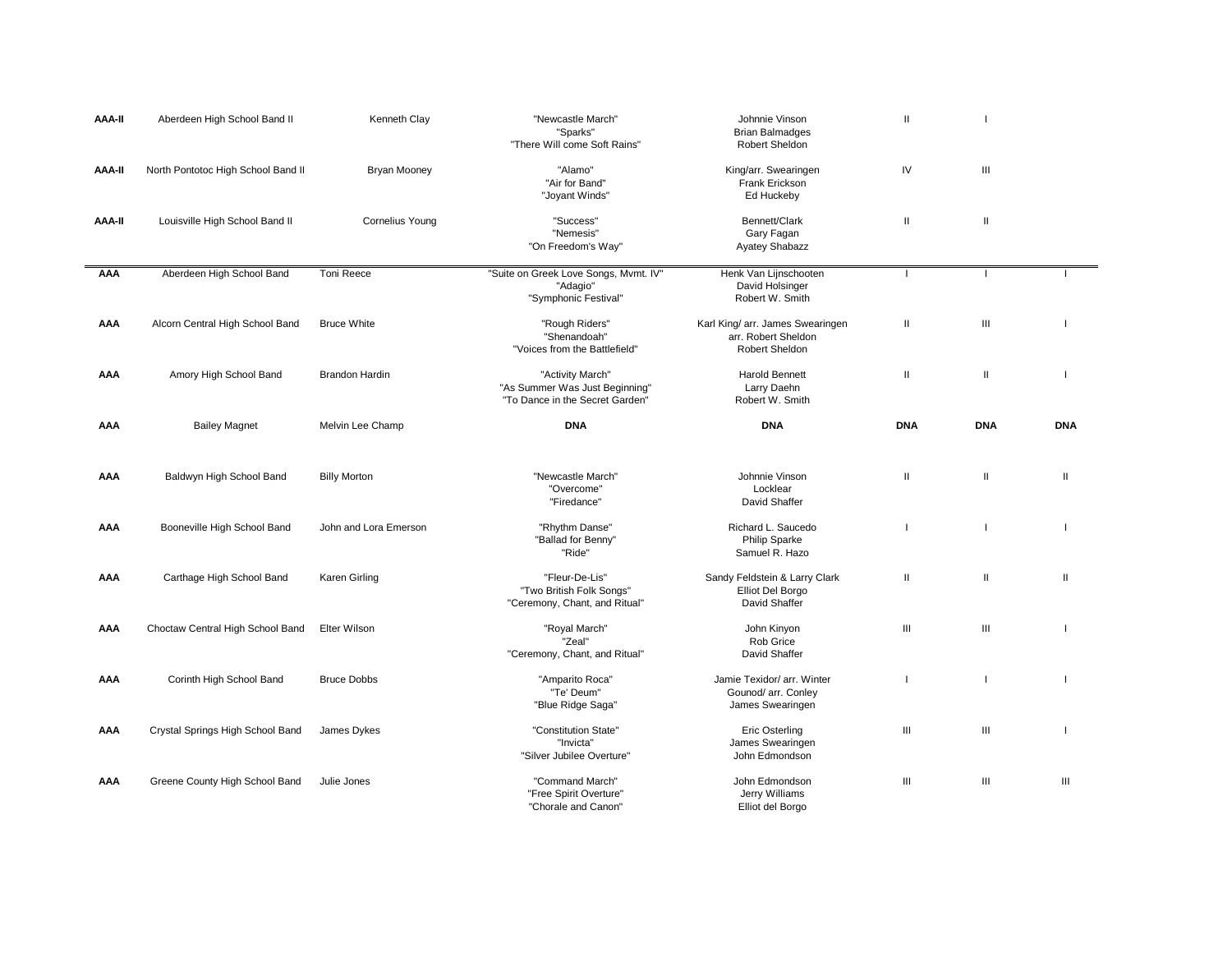| AAA | Kossuth High School Band        | Greg Tyson/<br>Dianne Cole | "Children at the Shrine"<br>"As Summer Was Just Beginning"<br>"The Maelstrom"                  | James Swearingen<br>Larry D. Daehn<br>Robert W. Smith                   |              | Ш             | ı            |
|-----|---------------------------------|----------------------------|------------------------------------------------------------------------------------------------|-------------------------------------------------------------------------|--------------|---------------|--------------|
| AAA | Louisville High School Band     | Clay Fuller                | "Rough Riders"<br>"Suite for Band"<br>"Gathering Places"                                       | Karl King<br>Oare<br>La Plante                                          | $\mathsf{I}$ |               | Ш            |
| AAA | Magee High School Band          | Jimmy Thornton             | "Newcastle March"<br>"Ceremony Chant and Ritual"<br>"Arioso"                                   | Johnnie Vinson<br>David Shaffer<br>Darren Jenkins                       |              | $\mathbf{I}$  | $\mathbf{I}$ |
| AAA | Mooreville High School Band     | Walt Namie, Jr.            | "Crown Him With Many Crowns"<br>"In Praise of Gentle Pioneers"<br>"Journey Into Diablo Canyon" | James Swearingen<br>David R. Holsinger<br>David Shaffer                 | $\mathbf{I}$ | H             | $\mathbf{I}$ |
| AAA | Nettleton High School Band      | <b>Cliff Moore</b>         | "Into the Clouds"<br>"Grace"<br>"Oxford Pointe"                                                | <b>Richard Saucedo</b><br>Randall Standridge<br>Ed Huckeby              | $\mathsf{I}$ | $\mathbf{I}$  | Ш            |
| AAA | Newton Co. High School Band     | David McDill               | "Battle of Midway"<br>"Triumphant Journey"<br>"Encanto"                                        | John Edmondson<br>Hodges<br>Robert W. Smith                             | $\mathbf{H}$ |               | $\mathbf{I}$ |
| AAA | North Pike High School Band     | <b>Clint Boleware</b>      | "Marche Des Parachutistes Belges"<br>"When the Stars Began to Fall"<br>"The Maelstrom"         | Pierre Leemans/ arr. Charles A. Wiley<br>"Fred Allen<br>Robert W. Smith |              |               | $\mathbf{I}$ |
| AAA | North Pontotoc High School Band | <b>Dustin Haley</b>        | "Espani Cani"<br>"Encanto"<br>"Tales of the Emerald Isle"                                      | John Moss<br>Robert W. Smith<br>Douglas Akey                            | Ш            |               | $\mathbf{I}$ |
| AAA | Poplarville High School Band    | <b>Wilson Wise</b>         | "Vor Die Front"<br>"The Led My Lord Away"<br>"Chant and Savage Dance"                          | Trike/Watson<br>Gordon/ Fred Allen<br><b>Brian Balmages</b>             | Ш            | $\mathbf{II}$ | $\mathbf{I}$ |
| AAA | Purvis High School Band         | Wes Morehead               | "Escapada"<br>"Shenandoah"<br>"Awakening Hills"                                                | David Moore<br>arr. Robert Sheldon<br><b>Richard Saucedo</b>            |              |               | $\mathbf{I}$ |
| AAA | Raymond High School Band        | Lonzo Miller               | "Silvercrest March"<br>"King's Mountain Adventure"<br>"Blue Lake Reflections"                  | James Swearingen<br>Ed Huckeby<br>Ed Huckeby                            | $\mathbf{I}$ | $\mathbf{I}$  | Ш            |
| AAA | Richland High School Band       | <b>Justin Bixler</b>       | "Military Escort"<br>"In the Shining of the Stars"<br>"Crossgates"                             | James Swearingen<br>Robert Sheldon<br>James Barnes                      | $\mathsf{I}$ | Ш             |              |
| AAA | Ripley High School Band         | Sam Cunningham             | "Rolling Thunder"<br>"Salvation is Created"<br>"Symphonic Dance No. 3"                         | Henry Fillmore<br>Tschenokoff<br><b>Clifton Williams</b>                |              |               | $\mathbf{I}$ |
| AAA | South Pontotoc High School Band | Jon Bland                  | "Alamo"<br>"A Childhood Hymn"<br>"Rocky Mountain Skyscape"                                     | arr. James Swearingen<br>David Holsinger<br>Rob Grice                   | $\mathbf{I}$ |               | $\mathbf{I}$ |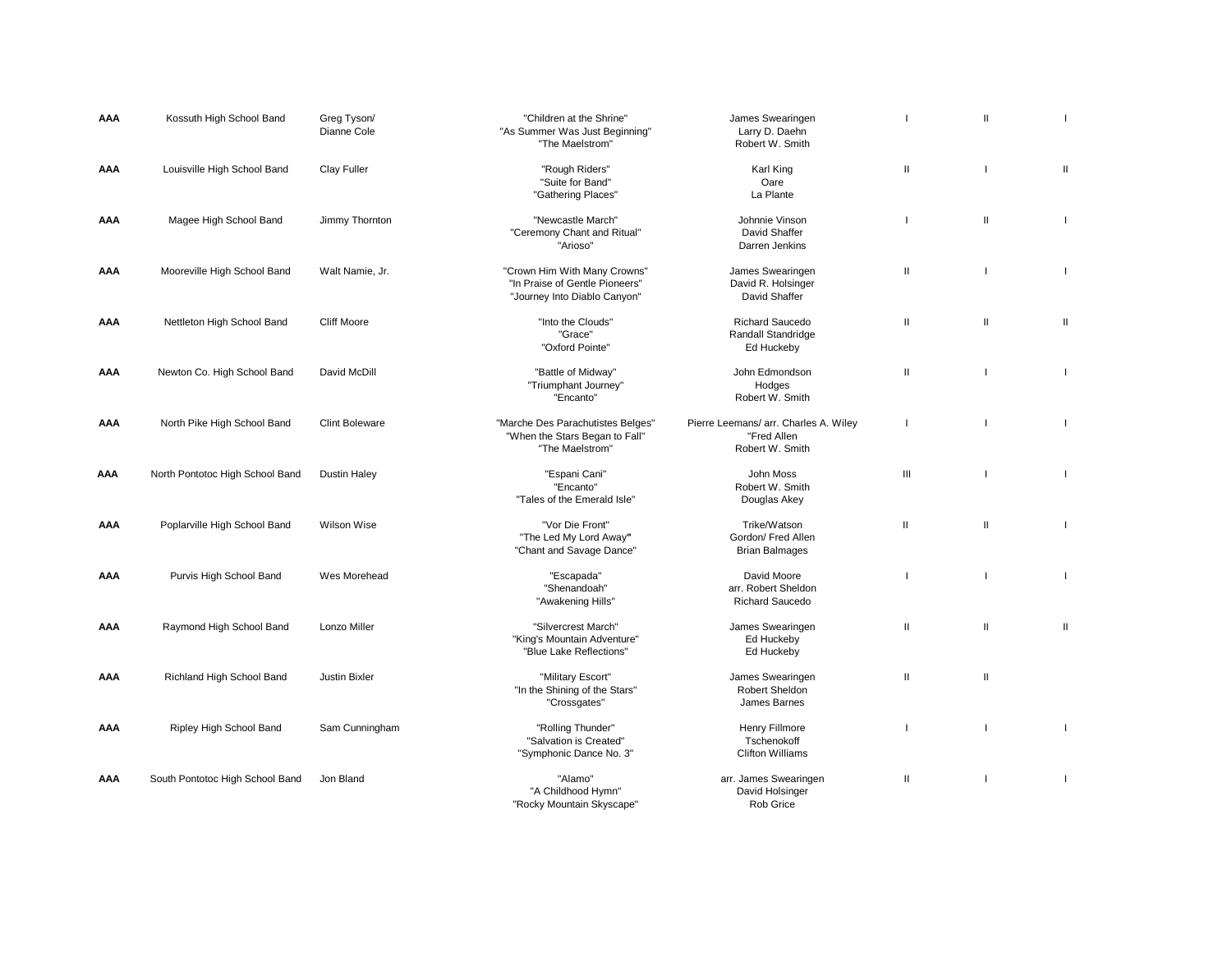| AAA            | Sumrall High School Band       | Paul Harrison            | "Into the Clouds"<br>"Eternal Peaks"<br>"Shenandoah"                                       | <b>Richard Saucedo</b><br>Robert W. Smith<br>Robert Sheldon  |               |                                                                                                                                                                                                                                                                                                                                                                                                                                                                                                                                          |            |
|----------------|--------------------------------|--------------------------|--------------------------------------------------------------------------------------------|--------------------------------------------------------------|---------------|------------------------------------------------------------------------------------------------------------------------------------------------------------------------------------------------------------------------------------------------------------------------------------------------------------------------------------------------------------------------------------------------------------------------------------------------------------------------------------------------------------------------------------------|------------|
| AAA            | West Marion High School Band   | Joshua Tidwell           | "Le Sabre"<br>"A Childhood Hymn"<br>"Ashland Park"                                         | <b>Eric Osterling</b><br>David Holsinger<br>Ed Huckeby       | Ш             | $\mathbf{III}$                                                                                                                                                                                                                                                                                                                                                                                                                                                                                                                           | Ш          |
| AAA            | Winona High School Band        | Nolan Jones              | "Gallant Marines"<br>"The Dragoon's Farewell"<br>"When Honor Prevails"                     | Karl King<br><b>Brant Karrick</b><br>James Swearingen        | Ш             |                                                                                                                                                                                                                                                                                                                                                                                                                                                                                                                                          | Ш          |
| AAAA-III       | Pearl High School Band III     | <b>Matt Little</b>       | "Joy"<br>Celtic Air and Dance<br>"Zeal"                                                    | Frank Ticheli<br>Michael Sweeney<br>Rob Grice                | $\mathbf{II}$ | $\mathbf{I}$                                                                                                                                                                                                                                                                                                                                                                                                                                                                                                                             |            |
| AAAA-III       | Vicksburg High School Band III | Bryant Johnson           | "Silber Star March"<br>"Blue Lake Reflections"<br>"Acclamations"                           | John O'Reilly<br>Ed Huckeby<br>Ed Huckeby                    | Ш             | $\mathop{\mathrm{II}}% \nolimits_{\mathop{\mathrm{II}}% \nolimits} \mathop{\mathrm{II}}% \nolimits_{\mathop{\mathrm{II}}% \nolimits} \mathop{\mathrm{II}}% \nolimits_{\mathop{\mathrm{II}}% \nolimits} \mathop{\mathrm{II}}% \nolimits_{\mathop{\mathrm{II}}% \nolimits} \mathop{\mathrm{II}}% \nolimits_{\mathop{\mathrm{II}}% \nolimits} \mathop{\mathrm{II}}% \nolimits_{\mathop{\mathrm{II}}% \nolimits} \mathop{\mathrm{II}}% \nolimits_{\mathop{\mathrm{II}}% \nolimits} \mathop{\mathrm{II}}% \nolimits_{\mathop{\mathrm{II}}% \$ |            |
| <b>AAAA-II</b> | Hernando High School Band II   | Helen Hectorne           | "Mighty Mite March"<br>"Song for Winds"<br>"Acclamations"                                  | O'Loughlin<br>John Edmondson<br>Ed Huckeby                   | $\mathbf{H}$  | $\mathbf{I}$                                                                                                                                                                                                                                                                                                                                                                                                                                                                                                                             |            |
| <b>AAAA-II</b> | Kosciusko High School Band II  | Kevin Bishop             | "Rough Riders"<br>"A Song of Hope"<br>"Kronos"                                             | Karl King<br>James Swearingen<br>Robert W. Smith             | H             |                                                                                                                                                                                                                                                                                                                                                                                                                                                                                                                                          |            |
| <b>AAAA-II</b> | New Albany High School Band II | <b>Emily Coats</b>       | "March of the Irish Guard"<br>"By Dawn's Early Light"<br>"Free Spirit Overture"            | James Ployhar<br>David Shaffer<br>Jerry Williams             |               |                                                                                                                                                                                                                                                                                                                                                                                                                                                                                                                                          |            |
| <b>II-AAAA</b> | Pearl High School Band II      | Greg Springer            | "Abracadabra"<br>"Rivers"<br>"Dynasty"                                                     | Frank Ticheli<br>Samuel Hazo<br>Jason Nitsch                 |               |                                                                                                                                                                                                                                                                                                                                                                                                                                                                                                                                          |            |
| <b>II-AAAA</b> | Pontotoc High School Band II   | Melanie Stark/Sarah Todd | <b>DNA</b>                                                                                 | <b>DNA</b>                                                   | <b>DNA</b>    | <b>DNA</b>                                                                                                                                                                                                                                                                                                                                                                                                                                                                                                                               | <b>DNA</b> |
| <b>II-AAAA</b> | Quitman High School Band II    | <b>Mark Dickerson</b>    | "Hilltoppers"<br>"American Folk Fantasy"<br>"Chesford Portrait"                            | Paul Yoder<br>John Edmondson<br>James Swearingen             |               |                                                                                                                                                                                                                                                                                                                                                                                                                                                                                                                                          |            |
| <b>AAAA-II</b> | Saltillo High School Band II   | Tim Ferguson             | "March of the Belgian Paratroopers"<br>"Fanfare for the Third Planet"<br>"Blue Ridge Saga" | arr. James Swearingen<br>Richard Saucedo<br>James Swearingen | Ш             |                                                                                                                                                                                                                                                                                                                                                                                                                                                                                                                                          |            |
| <b>AAAA-II</b> | Vicksburg High School Band II  | Tim Cagle                | "Liberty March"<br>"Onward!"<br>"There Will Come Soft Rains'                               | John Edmondson<br>Gary P. Gilroy<br>Robert Sheldon           | Ш             |                                                                                                                                                                                                                                                                                                                                                                                                                                                                                                                                          |            |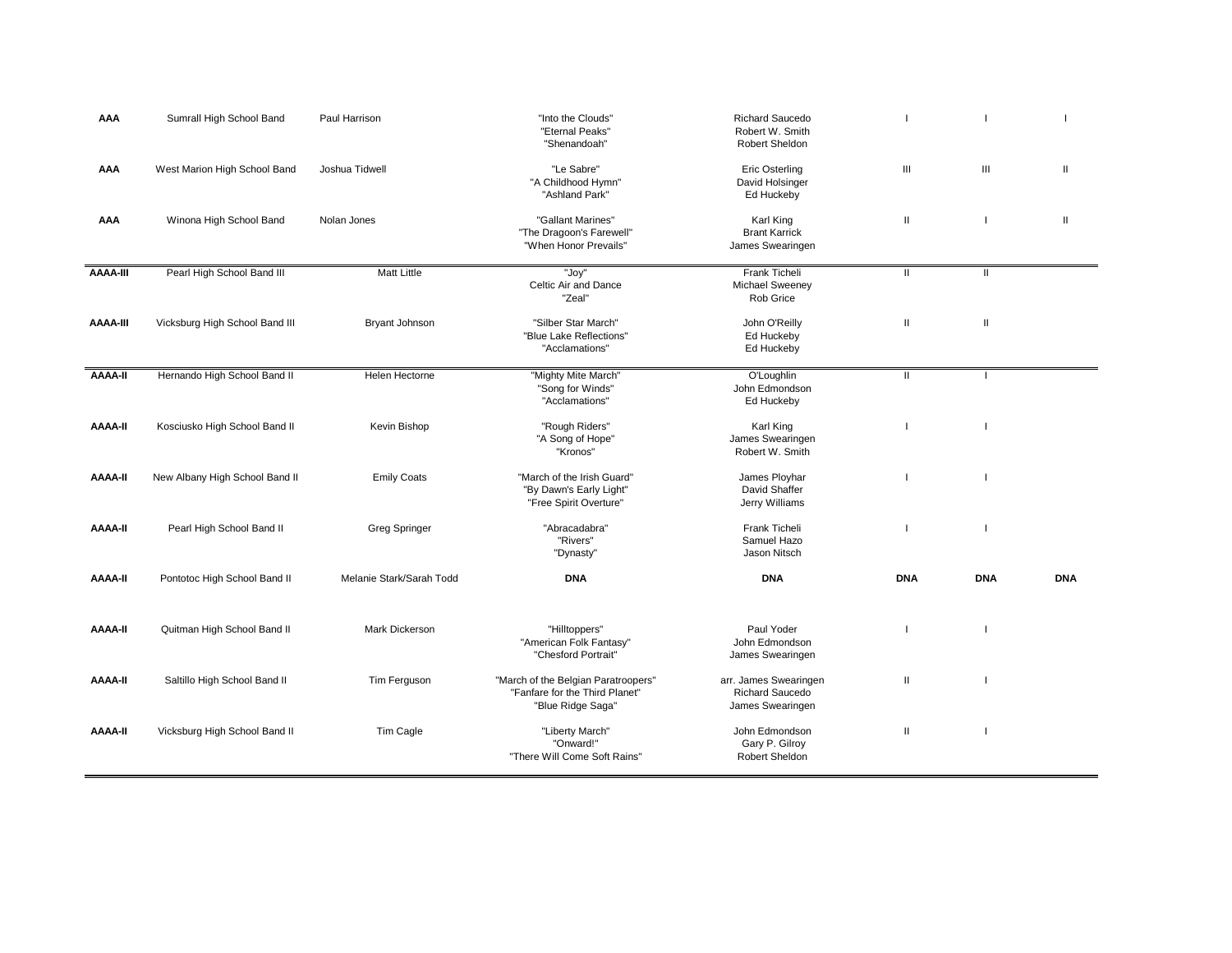| AAAA        | Bay High School Band          | <b>Catchie Crider</b>                                            | "Normandy Beach Concert March"<br>"Flight of Eagles"<br>"On a Hymnsong of Philip Bliss"   | John Edmondson<br>Eliot Del Borgo<br>David Holsinger                    | Ш            | $\mathbf{H}$ |                |
|-------------|-------------------------------|------------------------------------------------------------------|-------------------------------------------------------------------------------------------|-------------------------------------------------------------------------|--------------|--------------|----------------|
| <b>AAAA</b> | Brookhaven High School Band   | Clay Whittington, Gail Freeman<br>Janes Graves, Charles McLendon | "Fire"<br>"Ammerland"<br>"The Gathering of the Yeomen"                                    | <b>Gary Gilroy</b><br>Jacob de Han<br>Robert W. Smith                   | ı            |              | $\mathbf{I}$   |
| AAAA        | Callaway High School Band     | Joe Mitchell                                                     | "Circus Days"<br>"Kentucky 1800"<br>"Sparks"                                              | Karl King<br>Claire Grundman<br><b>Brian Balmadges</b>                  | Ш            | $\mathbf{H}$ | $\mathbf{II}$  |
| AAAA        | Clarksdale High School Band   | <b>Reginald Ellis</b>                                            | "Hosts of Freedom"<br>"America The Beautiful"<br>"Hymn for a Child"                       | Karl King<br>James Swearingen<br>James Swearingen                       | Ш            | Ш            | $\mathbf{II}$  |
| <b>AAAA</b> | Cleveland High School Band    | Benji McLain/ Jeanna Strange                                     | "Anthem for Winds and Percussion"<br>"Shenandoah"<br>"Into the Joy of Spring"             | O'Loughlin<br>Frank Tichelli<br>James Swearingen                        | Ш            | Ш            | Ш              |
| AAAA        | East Central High School Band | <b>Brandon Wilson</b>                                            | <b>DNA</b>                                                                                | <b>DNA</b>                                                              | <b>DNA</b>   | <b>DNA</b>   | <b>DNA</b>     |
| AAAA        | Florence High School Band     | Ken White                                                        | "Americans We"<br>"Salvation is Created"<br>"Overture Bisham Grange"                      | Henry Filmore<br>arr. Bruce Houseknecht<br>"John Cacavas"               | $\mathbf{I}$ |              | $\mathbf{I}$   |
| AAAA        | Forest Hill High School Band  | <b>Todd Taylor</b>                                               | "Oxford Pointe"<br>"Emerald Bay"<br>"Bugler's Holiday"                                    | Ed Huckeby<br>Jay Chattaway<br>Leroy Anderson                           | Ш            | Ш            | $\mathbf{I}$   |
| <b>AAAA</b> | Forrest Co. A.H.S. Band       | Sarah Grant                                                      | "Pride and Glory March"<br>"Ammerland"<br>"Sparks"                                        | Ken Harris<br>Jacob de Han<br><b>Brian Balmages</b>                     | $\mathbf{I}$ | $\mathbf{H}$ | III            |
| AAAA        | Gautier High School Band      | Mike Smith/ Jimmy Borries                                        | "Clowns"<br>"Pacem"<br>"A Longford Legend"                                                | <b>Philip Parker</b><br><b>Robert Spittel</b><br>Robert Sheldon         |              |              | $\mathbf{I}$   |
| AAAA        | Greenwood High School Band    | Gail Griggs                                                      | "United Nations March"<br>"Rites of Tamburo"<br>"A Childhood Hymn"                        | Karl L. King<br>Robert W. Smith<br>David Holsinger                      | $\mathbf{H}$ | $\mathbf{I}$ | $\mathbf{II}$  |
| AAAA        | Hernando High School Band     | Mike Langley                                                     | "His Honor"<br>"On a Hymnsong of Phillip Bliss"<br>"The Legend of Bafe"                   | Henry Filmore/ arr. Frederick Fennell<br>David Holsinger<br>John Fannin | $\mathbf{I}$ |              | $\mathbf{I}$   |
| AAAA        | Horn Lake High School Band    | Don Newman                                                       | "Silvercrest March"<br>"Abracadabra"<br>"The Gathering of the Ranks at Hebron"            | James Swearingen<br>Frank Ticheli<br>David Holsinger                    | H            |              | Ш              |
| <b>AAAA</b> | Itawamba High School Band     | Michael Cates/<br>Kelly Duncan                                   | "The Stars and Stripes Forever"<br>"In the Bleak Midwinter"<br>"Dreams and Proclamations" | J.P. Sousa/ Bourgeois<br>Holst/ Smith<br><b>Roland Barrett</b>          |              |              | $\overline{1}$ |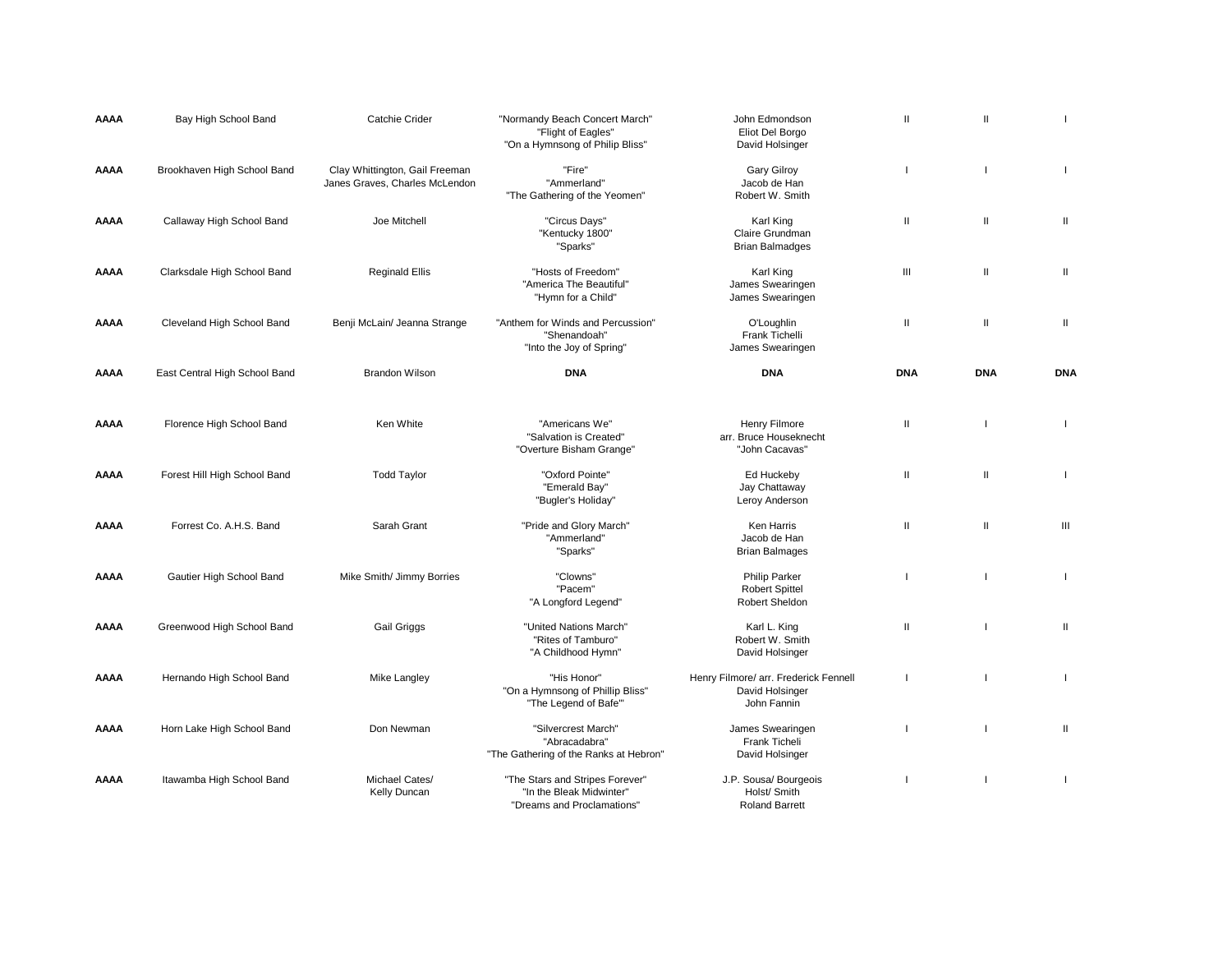| AAAA        | Kosciusko High School Band        | Mickey Mangum                                                                 | "The Billboard March"<br>"On a Hymnsong of Phillip Bliss"<br>"Siegfried's Funeral March" | John H. Klohr<br>David Holsinger<br>Richard Wagner/ Paul W. Whear                 | $\mathbf{H}$ |              |                          |
|-------------|-----------------------------------|-------------------------------------------------------------------------------|------------------------------------------------------------------------------------------|-----------------------------------------------------------------------------------|--------------|--------------|--------------------------|
| AAAA        | Lafayette County High School Band | Kevin & Beverly Cole                                                          | "Flourish for Wind Band"<br>"Deir in De"<br>"Symphonic Dance #3"                         | Vaughn Williams<br>Warren Barker<br><b>Clifton Williams</b>                       | $\mathbf{I}$ |              | $\mathbf{I}$             |
| AAAA        | Laurel High School Band           | Tamiko Bridges, Harold Martin<br>Anton Rayburn                                | "The All-American Concert March"<br>"Ascend"<br>"In Praise of Gentle Pioneers            | Chris Sharp<br>Samuel Hazo<br>David Holsinger                                     | Ш            |              | $\mathbf{I}$             |
| AAAA        | Lawrence Co. High School Band     | Mark Guion/Michelle Maxie/<br>Steve Little/ Michael Watkins/<br>John McDonald | "A Galop to End All Galops"<br>"Hymn for a Child"<br>"Fantasy on American Sailing Songs" | Warren Barker<br>James Swearingen<br>Clare Grundman                               | Ш            | $\mathbf{I}$ | Ш                        |
| AAAA        | Long Beach High School Band       | <b>Casey Caviness</b>                                                         | "Kentucky 1800"<br>""For Thy Courts Above"<br>"Flight of the Pegesus"                    | Clare Grundman<br>Ed Huckeby<br>David Shaffer                                     | Ш            | $\mathbf{I}$ | $\overline{\phantom{a}}$ |
| AAAA        | McComb High School Band           | Robert Lamkin, Sybil James,<br><b>Leonard McDonald</b>                        | "Thundercrest March"<br>"A Childhood Hymn"<br>"Rhythm Danse"                             | <b>Eric Osterling</b><br>David Holsinger<br><b>Richard Saucedo</b>                | H            | $\mathbf{I}$ | $\mathbf{I}$             |
| AAAA        | Mendenhall High School Band       | Gerald McKinney/<br>Robert Conway                                             | "Landmarks"<br>"In the Shining of the Stars"<br>"Festivo"                                | O'Laughlin<br>Robert Sheldon<br>Vaclav Nelhybel                                   |              | $\mathbf{I}$ |                          |
| AAAA        | Moss Point High School Band       | Otis P. Carter, III                                                           | "The Gladiator"<br>"Take My Hand Precious Lord"<br>"Of Honor and Valor"                  | John P. Sousa<br>Robert W. Smith<br>Ayatay Shabazz                                | $\mathbf{I}$ |              | $\mathbf{II}$            |
| AAAA        | Northeast Jones High School Band  | Arlen Walker                                                                  | "Salute to the Colors"<br>"When the Stars Began to Fall"<br>"Spirit of the Winds"        | 3ert Anthony and Karl King/ arr. Andrew Glove<br>Fred J. Allen<br>Robert W. Smith | H            | $\mathbf{I}$ | $\overline{1}$           |
| AAAA        | NE Lauderdale High School Band    | Wesley J. Lollis                                                              | <b>DNA</b>                                                                               | <b>DNA</b>                                                                        | <b>DNA</b>   | <b>DNA</b>   | <b>DNA</b>               |
| AAAA        | Neshoba Central High School Band  | Scott Sullendar/ Amanda May/<br>Daniel Wade                                   | "El Capitan"<br>"At Morning's First Light"<br>"An Irish Rhapsody"                        | John Phillip Sousa<br>David Gillingham<br>Clare Grundman                          |              | $\mathbf{I}$ | $\mathbf{I}$             |
| AAAA        | New Albany High School Band       | Suzanne Cheesman                                                              | "Military Escort"<br>"Ammerland"<br>"To the Summit"                                      | Harold Bennett/ arr. James Swearigen<br>Jacob De Han<br>Robert W. Smith           | H            |              | $\overline{1}$           |
| <b>AAAA</b> | New Hope High School Band         | <b>Tracy Blaylock</b>                                                         | "Belle of Chicago"<br>"Oceanscapes"<br>"Emperata Overture"                               | John P. Sousa/ arr. Harold Gore<br>Rob Romeyn<br>Claude T. Smith                  | $\mathbf{H}$ | $\mathbf{I}$ | $\overline{\phantom{a}}$ |
| <b>AAAA</b> | Oxford High School Band           | Matt Rowan/ Marsha Morgan/<br>Andy Murphy                                     | "The Klaxon"<br>"Ave Maria"<br>"An Italian in Algiers"                                   | Henry Fillmore<br>Schubert/ Arr. Frank Ticheli<br>Rossini/ arr. Lucien Calliet    |              |              |                          |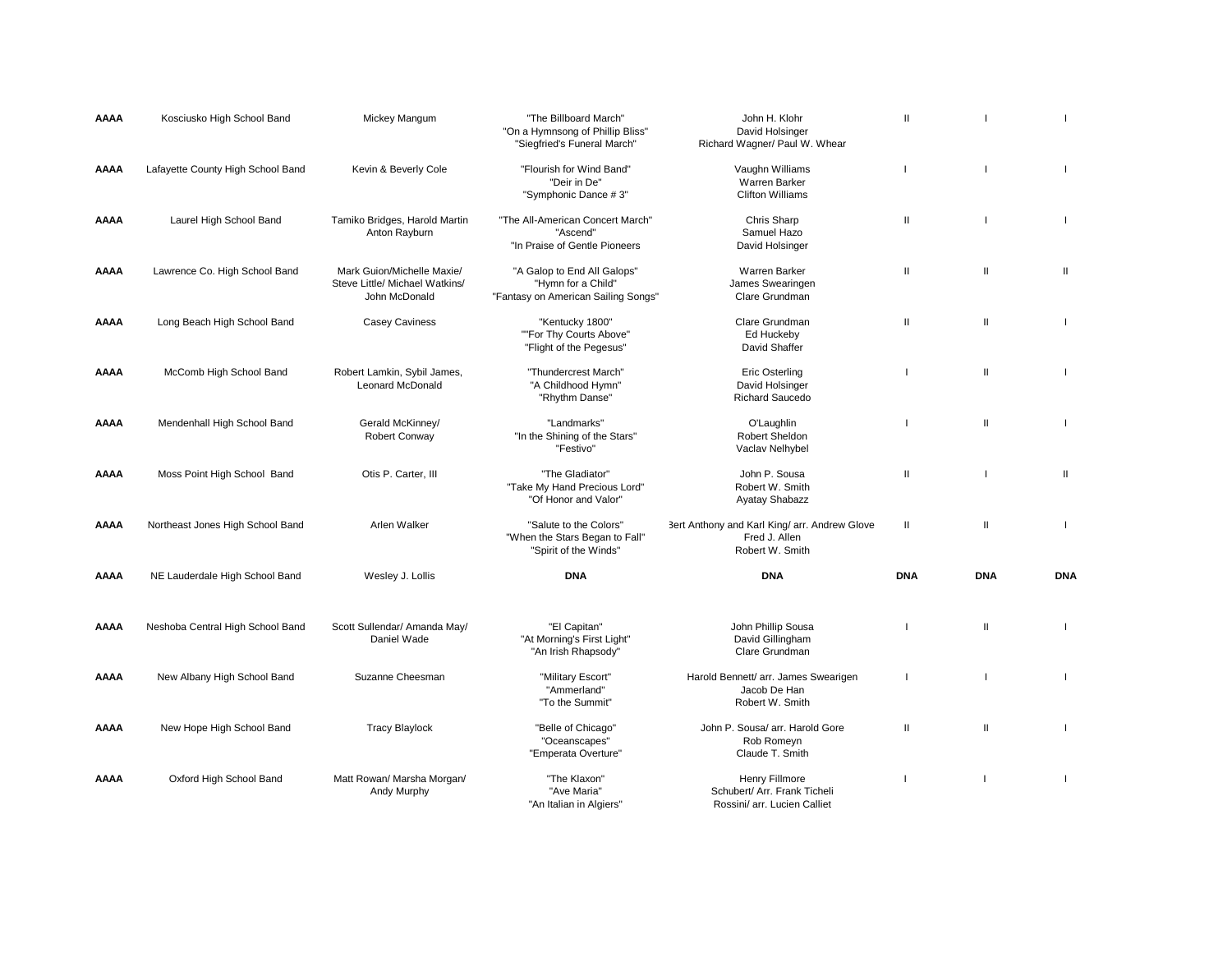| AAAA        | Pearl High School Band               | Jeff Cannon, Greg Springer,<br>Aimee Sudduth, Matt Little,<br>Jason Harrell | "Fusion"<br>"Ave Maria"<br>"The Hounds of Spring"                          | <b>Brian Balmadges</b><br><b>Franz Biebl</b><br><b>Alfred Reed</b>   |              |                |                |
|-------------|--------------------------------------|-----------------------------------------------------------------------------|----------------------------------------------------------------------------|----------------------------------------------------------------------|--------------|----------------|----------------|
| AAAA        | Pearl River Central High School Band | Cindy Leggett                                                               | "Circus Days"<br>"Appalachian Legacy"<br>"The Light Eternal"               | Karl King<br>Robert Sheldon<br>James Swearingen                      | Ш            | $\mathbf{H}$   | Ш              |
| <b>AAAA</b> | Pontotoc High School Band            | Ryan Todd                                                                   | "Windsprints"<br>"Perthshire Majesty"<br>"On an American Spirtual"         | <b>Richard Saucedo</b><br>Samuel Hazo<br>David Holsinger             |              | п              | $\mathbf{I}$   |
| AAAA        | Quitman High School Band             | <b>Chris McArthur</b>                                                       | "Thin Red Line"<br>"They Led My Lord Away"<br>"Gathering of the Yeomen"    | Alford<br>Allen<br>Robert W. Smith                                   | H            | $\mathbf{II}$  | $\mathbf{I}$   |
| AAAA        | Ridgeland High School Band           | John McArthur                                                               | "Klaxon"<br>"Prairie Hymn"<br>"Ghost Train"                                | Henry Fillmore<br>Curiale<br>Whitacre                                |              |                | T              |
| AAAA        | Saltillo High School Band            | Susan Brown                                                                 | "The Melody Shop"<br>"Summer Dances"<br>"The Silent Hills of My Childhood" | Karl King<br><b>Brian Balmages</b><br>Farmer                         | $\mathbf{H}$ |                | $\mathbf{I}$   |
| AAAA        | Shannon High School Band             | <b>William Pruitt</b>                                                       | "Torch of Liberty"<br>"Cantabile"<br>"Blue Ridge Saga"                     | Karl King/James Swearingen<br>Walter Finlayson<br>James Swearingen   | $\mathbf{m}$ | Ш              |                |
| AAAA        | South Jones High School Band         | Artie Adams/ Craig Miller                                                   | "Manhattan Beach"<br>"Ammerland"<br>"Rhythm Danse"                         | J.P. Sousa<br>Jacob de Han<br><b>Richard Saucedo</b>                 | H            | П              | $\overline{1}$ |
| AAAA        | St. Martin High School Band          | Levonta Holland                                                             | "Circus Days"<br>"An American Portrait"<br>"Crossgate"                     | Karl King<br>James Swearingen<br>James Barnes                        | $\mathbf{I}$ | IV             | Ш              |
| AAAA        | St. Stanislaus High School Band      | Stephen G. Abadie, Jr.                                                      | "Battle of Midway"<br>"Romanesque"<br>"Woodland Odyssey"                   | John Edmondson<br>James Swearingen<br>Michael Sweeney                | Ш            | Ш              | Ш              |
| <b>AAAA</b> | Stone High School Band               | Ida J. Mitchell                                                             | "Firework"<br>"Shenandoah"<br>"Poet and Peasant Overture"                  | Jan Van der Roost<br>Frank Tichelli<br>von Suppe'/ arr. Fillmore     | ٠            | П              | $\mathbf{I}$   |
| AAAA        | Tishomingo County High School Band   | Libby Cunningham                                                            | "Torch of Liberty"<br>"A Childhood Hymn"<br>"Into the Light"               | Karl King/ arr. James Swearingen<br>David Holsinger<br>David Shaffer | $\mathbf{I}$ | $\mathbf{III}$ | Ш              |
| <b>AAAA</b> | Vicksburg High School Band           | <b>Terry Steed</b>                                                          | "Peacemaker"<br>"Heaven's Light"<br>"A Festival Prelude"                   | Karl L. King<br>Steven Reineke<br>Alfred Reed                        |              |                | $\mathbf{I}$   |
| AAAA        | Wayne Co. High School Band           | Andy Pierce                                                                 | "Peacemaker"<br>"The Good Daughter"<br>"A Longford Legend"                 | Karl King<br>Piccinni/Osterling<br>Robert Sheldon                    |              |                | $\mathbf{I}$   |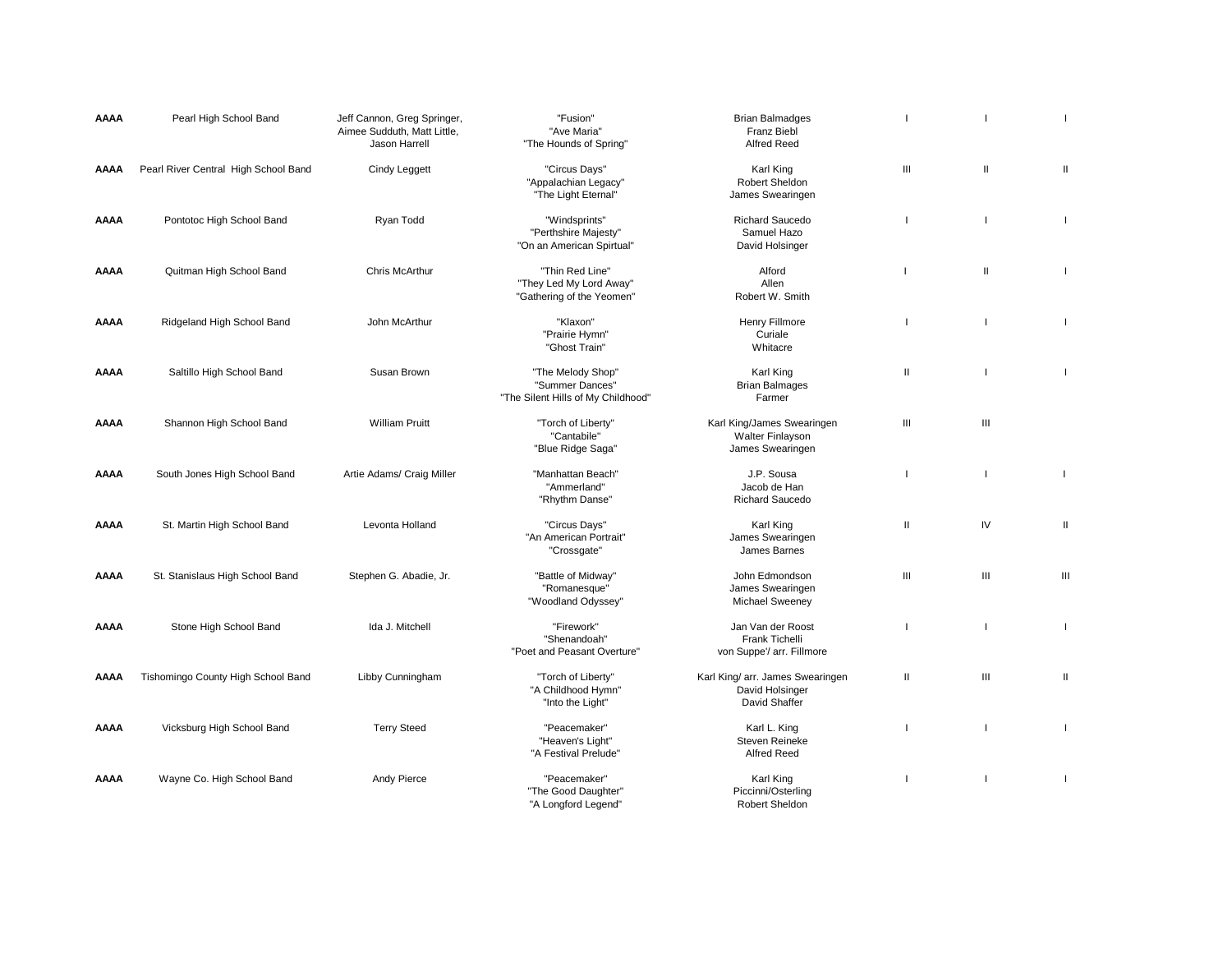| AAAA             | West Jones High School Band          | <b>Andrew Dale</b>      | "Chimes of Liberty March"<br>"Country Wildflowers"<br>"On This Day Earth Shall Ring"                 | Goldman<br>Dahon<br>Holst/ arr. Smith                               | $\mathbf{II}$            | Ш             | Ш |
|------------------|--------------------------------------|-------------------------|------------------------------------------------------------------------------------------------------|---------------------------------------------------------------------|--------------------------|---------------|---|
| AAAA             | West Lauderdale High School Band     | David McKinney          | "Marche Des Parachutists Belges"<br>"Deir' In De"<br>"Crown of Thorns"                               | Leemans/ arr. Wiley<br>Arr. Barker<br>Giroux                        | Ш                        | $\mathbf{II}$ | Ш |
| AAAA             | West Point High School Band          | <b>Rickey Brown</b>     | "Military Escort"<br>"Gathering Places"<br>"Antededium"                                              | James Swearingen<br>Pierre La Plante<br>Ed Huckeby                  | Ш                        | Ш             |   |
| <b>AAAAA-III</b> | Warren Central High School Band III  | Melynn Arendale         | "Noble Heritage"<br>"Acclamations"<br>"There Will Come Soft Rains"                                   | <b>David Shaffer</b><br>Ed Huckeby<br>Robert Sheldon                | $\mathbf{H}$             | $\mathbf{H}$  |   |
| <b>AAAAA-III</b> | Grenada High School Band III         | <b>Chris Sumrall</b>    | "Pinnacle"<br>"In Quiet Times"<br>"Ancient Visions"                                                  | Rob Grice<br>James Swearingen<br><b>Roland Barrett</b>              | Ш                        |               |   |
| <b>AAAAA-II</b>  | Harrison Central High School Band II | <b>Chester Garrison</b> | "Cluster Fluster Bluster March'<br>"Song of the Hebrides"<br>"Hymnsong Variants"                     | David Holsinger<br>Larry Daehn<br>Robert W. Smith                   | $\overline{\phantom{a}}$ | $\mathbf{I}$  |   |
| AAAAA-II         | Madison Central High School Band II  | <b>Chuck Reynolds</b>   | "Prairie Dances"<br>"Spirit of the Falcon"<br>"Dialogues"                                            | David Holsinger<br>Richard Saucedo"<br><b>Michael Sweeney</b>       |                          |               |   |
| AAAAA-II         | NW Rankin High School Band II        | Matt McDonald           | "Avenger"<br>"In the Shining of the Stars"<br>"Portrait of a Clown'                                  | Rob Grice<br>Robert Sheldon<br>Frank Ticheli                        |                          | Ш             |   |
| <b>H-AAAA</b>    | Oak Grove High School Band II        | Susan Schuman           | "Dunbar Way"<br>"White River Ballad"<br>"Spirit of the Winds"                                        | Carl Strommen<br>"David Gorham<br>Robert W. Smith                   |                          |               |   |
| <b>AAAAA-II</b>  | Olive Branch High School Band II     | Aaron Bailey            | "United Nations March"<br>"A Scottish Ballad"<br>"Ceremony, Chant, and Ritual"                       | Karl King/ arr. James Swearingen<br>Robert Sheldon<br>David Shaffer | $\overline{\phantom{a}}$ |               |   |
| AAAAA-II         | Southaven High School Band II        | <b>Brian Pitts</b>      | "Myt II from Simple Gifts"<br>"Gently Touch The Sky"<br>"Gigue Francaise"                            | Frank Ticheli<br>Robert Sheldon<br>Carl Strommen                    | Ш                        |               |   |
| <b>AAAAA-II</b>  | Terry High School Band II            | <b>Todd Bobo</b>        | "Toccata from Suite Gothique, Op. 25"<br>"Jesus, Jesus Rest Your Head"<br>"Dreams and Proclamations" | Leon Boellmann<br>Tom Wallace<br><b>Roland Barrett</b>              | $\mathbf{II}$            |               |   |
| <b>AAAAA-II</b>  | Tupelo High School Band II           | Jason Beghtol           | "Flourish for Winds"<br>"Heartbeat 5"<br>"A Childhood Hymn"                                          | Gary Fagan<br><b>Gary Gilroy</b><br>David Holsinger                 |                          |               |   |
| AAAAA-II         | Warren Central High School Band II   | Chad Austin             | "Rough Riders"<br>"Be Thou My Vision"<br>"Onward!"                                                   | Karl King/arr. James Swearingen<br>Bryan Kidd<br>Gary P. Gilroy     |                          |               |   |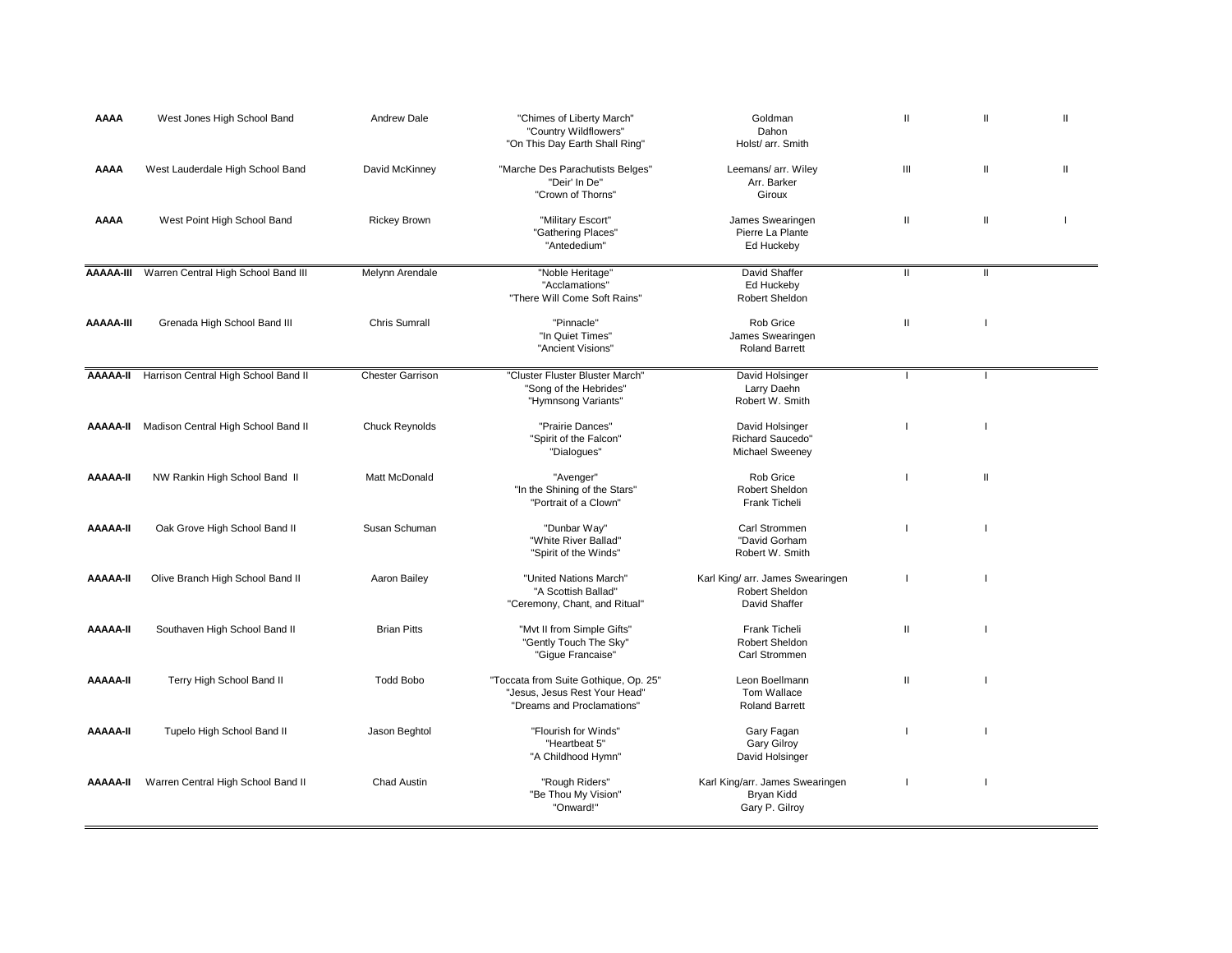| <b>AAAAA</b> | Biloxi High School Band           | William Lee<br>Alana Auslander-Price/ Nick Jones                                                                           | "For the New Day Arisen"<br>"The Hills of My Childhood"<br>"The Gathering of the Yeomen" | Barton<br>Farmer<br>Robert W. Smith                                               |              |              |              |
|--------------|-----------------------------------|----------------------------------------------------------------------------------------------------------------------------|------------------------------------------------------------------------------------------|-----------------------------------------------------------------------------------|--------------|--------------|--------------|
| <b>AAAAA</b> | Brandon High School Band          | Tex Chapman<br>Nicole Allen/Michelle Green                                                                                 | "Fairest of the Fair"<br>"Adagio"<br>Cajun Folk Songs"                                   | J.P. Sousa<br>Albinoni/ arr. De Haan<br>Frank Ticheli                             | Ш            | Ш            | $\mathbf{I}$ |
| <b>AAAAA</b> | Clinton High School Band          | James Sills                                                                                                                | "El Capitan"<br>"Nessun Dorma"<br>"Morning, Noon, and Night in Vienna                    | J.P Sousa<br>Puccini, arr. Robert van Beringen<br>von Suppe'; arr.Fillmore/Foster | п            |              | $\mathbf{I}$ |
| <b>AAAAA</b> | Columbus High School Band         | <b>Charles Cooper</b>                                                                                                      | "Colonel Bogey"<br>"On a Hymnsong of Phillip Bliss"<br>"The Marriage of Figaro"          | Alford/ arr. Barnes<br>David Holsinger<br>Mozart/ arr. Slocum                     | Ш            | Ш            | $\mathbf{I}$ |
| <b>AAAAA</b> | George County High School Band    | William Brindza/ Scott Smith                                                                                               | "Olympus"<br>"Contrapunctus 9"<br>""Allegro Barbaro"                                     | <b>Mike Hannickel</b><br>J.S. Bach/ Andy Clark<br>Bela Bartok/ Tom Wallace        | $\mathbf{I}$ |              | $\mathbf{I}$ |
| <b>AAAAA</b> | Grenada High School Band          | Barry Rogers/ Tommy Thompson<br>Bernard Hatch/ Joe Presley/<br>Kim Presley/Chris Sumrall/<br>Tyler Findley/ Melissa Reeves | "March: The Lion's Gate"<br>"Foundation"<br>"Celestial Legend"                           | Ralph Ford<br>Mark Camphouse<br>David Shaffer                                     |              |              | $\mathbf{I}$ |
| <b>AAAAA</b> | Hancock High School Band          | <b>Brian Linton</b>                                                                                                        | "Circus Days"<br>"The Willows of Winter"<br>"Rhapsody from the Low Countries"            | <b>Frank Piersol</b><br><b>B.J. Brooks</b><br>Hank Van dijnschooten               | Ш            | Ш            | Ш            |
| <b>AAAAA</b> | Harrison Central High School Band | <b>Dell Trotter</b>                                                                                                        | "Circus Days"<br>"Shenandoah"<br>"Incantation and Dance"                                 | F. Piersol<br>Frank Ticheli<br>John Barnes Chance                                 |              |              | $\mathbf{I}$ |
| <b>AAAAA</b> | Hattiesburg High School Band      | Kenneth W. Lantz/<br>Scott Johnson                                                                                         | "Toast to Honor"<br>"Adventures"<br>"In the Bleak Midwinter"                             | Quincy C. Hilliard<br><b>Ayatey Shabazz</b><br>Gustav Holst/ arr. Robert W. Smith | III          | III          | Ш            |
| <b>AAAAA</b> | Jim Hill High School Band         | <b>Charles Bradley</b>                                                                                                     | "Rolling Thunder"<br>"Bridgeview Overture"<br>"Amazing Grace"                            | Henry Fillmore/ Andrew Glover<br>Ed Huckeby<br>Frank Ticheli                      | Ш            | $\mathbf{H}$ | $\mathbf{I}$ |
| <b>AAAAA</b> | Madison Central High School Band  | Duncan Goff                                                                                                                | "Black Granite"<br>"Perthshire Majesty"<br>"Symphonic Dance No. 3"                       | James L. Hosay<br>Samuel R. Hazo<br><b>Clifton Williams</b>                       | -1           |              | $\mathbf{I}$ |
| <b>AAAAA</b> | Meridian High School Band         | <b>Steve Stringer</b>                                                                                                      | "Escapada"<br>"Precious Lord, Take My Hand"<br>"Cajun Folk Songs"                        | David Moore<br>arr. Robert W. Smith<br>Frank Ticheli                              | Ш            | $\mathbf{I}$ | $\mathbf{I}$ |
| <b>AAAAA</b> | Murrah High School Band           | Bryan Jefferson                                                                                                            | "Lexington March"<br>"Hawakeye Festival Overture"<br>"Imperatrix"                        | arr. James Swearingen<br>Mark Williams<br>Alfred Reed                             | Ш            |              |              |
| <b>AAAAA</b> | NW Rankin High School Band        | Ben Burge                                                                                                                  | "Flourish for Wind Band"<br>"Rivers"<br>"Allegro Barbaro"                                | Vaughn Williams<br>Samuel Hazo<br>Bela' Bartok/ Wallace                           |              |              |              |